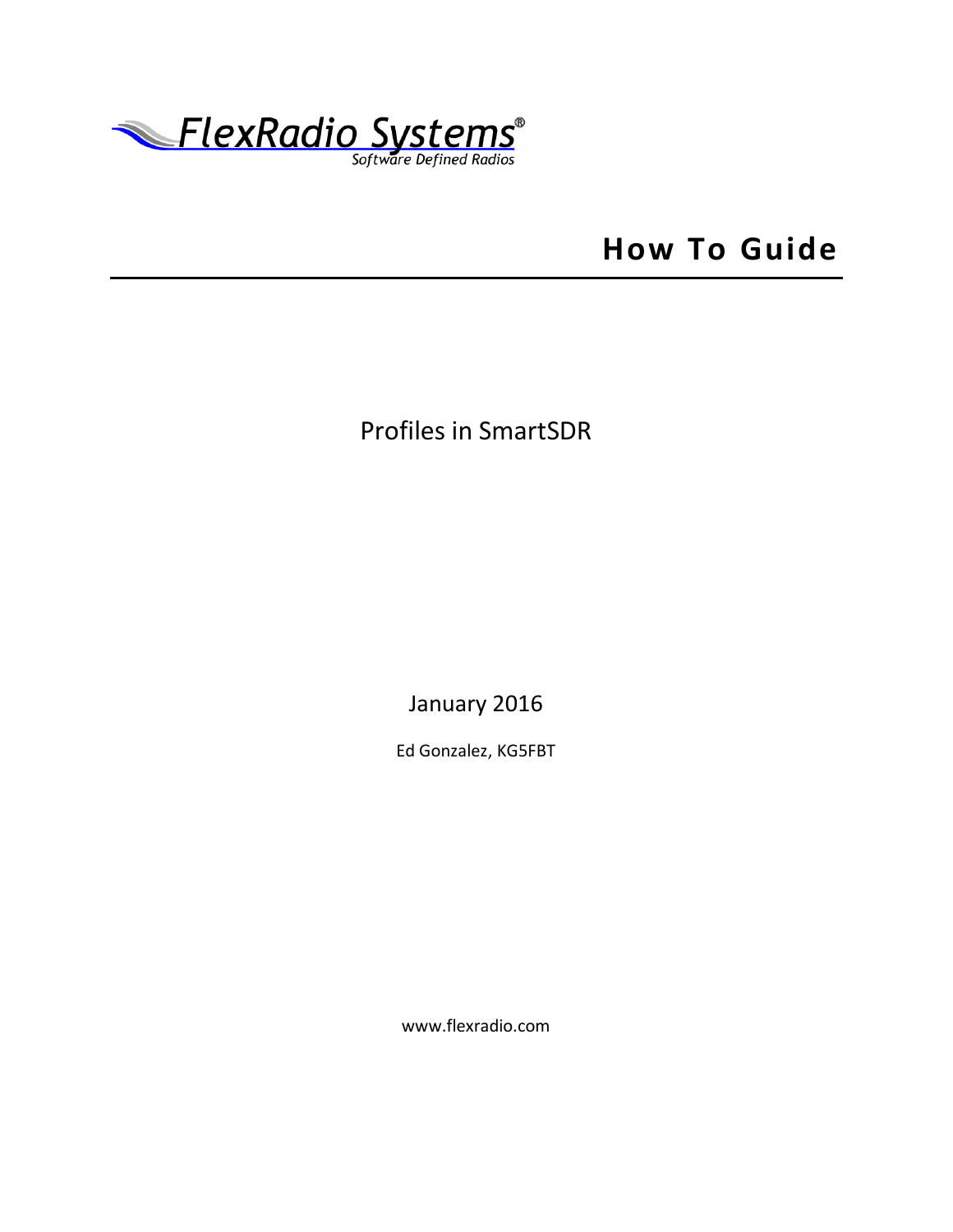## **Introduction**

This document is intended as a how-to for users that have installed SmartSDR v1.6 or higher and have some familiarity with SmartSDR basics. For more in depth information please visit the links in the **For More Information** section at the end of this document.

Profiles provide a way of quickly restoring a group of settings that were previously saved. There are three types of profiles: Global, Transmit and Mic each providing a different set of SmartSDR settings. Each of these is covered in depth in this document.

#### **Requirements**

SmartSDR v1.6 or higher

#### **Changes from Previous Versions**

There are several changes made to profiles that users should be aware of:

- 1. You can now delete Default profiles.
- 2. Transmit profiles have been split into Transmit and Mic profiles.
- 3. CW Settings are no longer stored in profiles.
- 4. Mode changes now load a "linked" Mic Profile (more in Mic Profiles section).
- 5. TX Antenna changes now load a "linked" Transmit Profile (more in Transmit Profiles section).
- 6. Transmit profiles now save power settings for all bands (more in Transmit Profiles section).

#### **Restrictions**

There are a few restrictions that apply to using Profiles with your radio. Please read these carefully to avoid confusion or problems while operating.

- 1. Profiles cannot be edited manually but must be saved from SmartSDR.
- 2. Default profiles cannot be over-written.

#### **Profile Manager**

The Profile Manager shown in Figure 1 gives you control over all the profiles currently stored on your radio. To open the Profile Manager, click Profiles in the top menu bar of SmartSDR and then select Profile Manager. Each component is numbered in Figure 1 and explained below.

1. **Profile Type Selection:** These three tabs (Global, Transmit, and Microphone) allow you to select which type of profile you will be changing.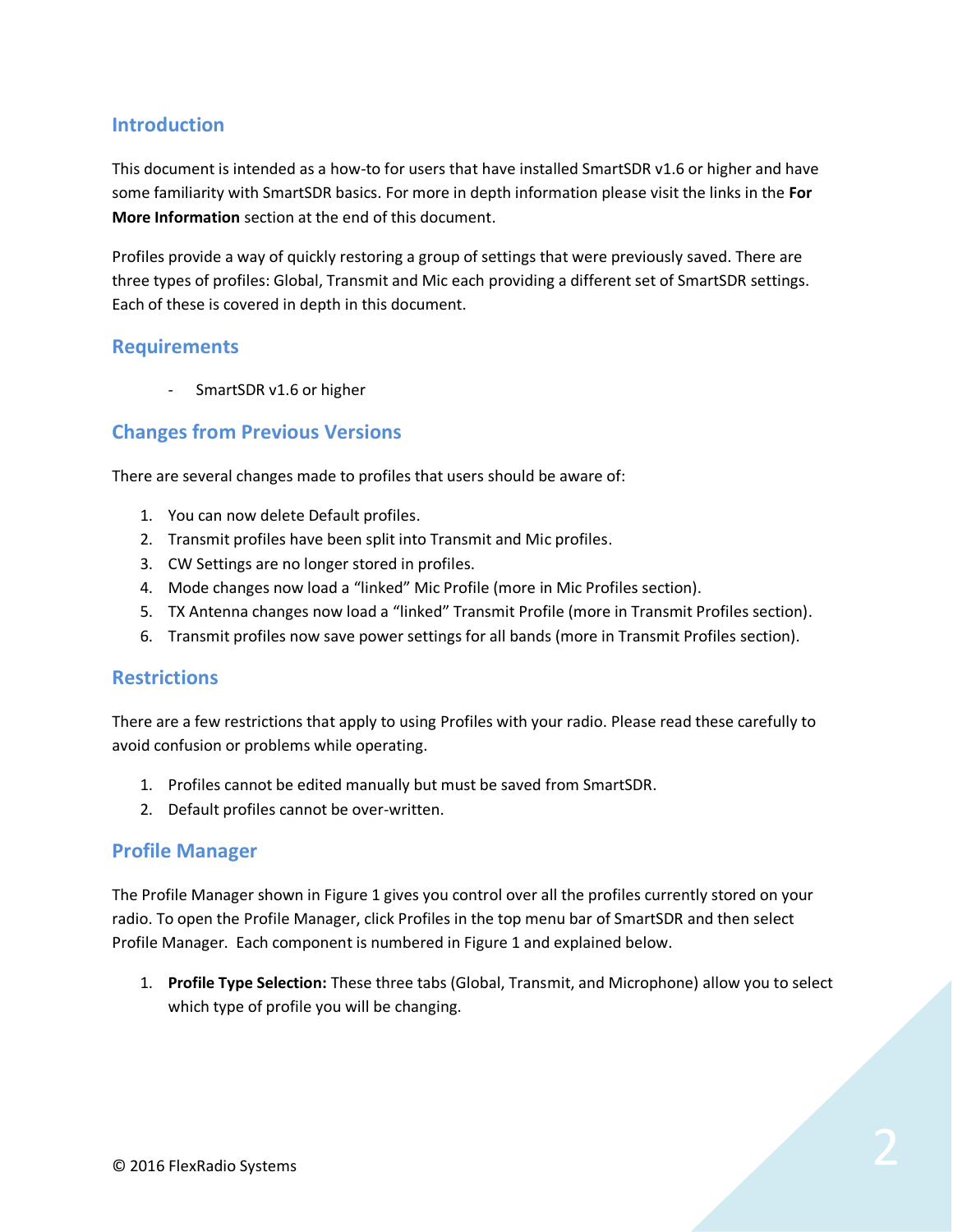- 
- © 2016 FlexRadio Systems 3

**Mic Profiles**

- 2. **Profile Name Text Box:** Used to input the name of a profile you want to save and to display which profile you have selected from the profile list (4).
- 3. **Action Buttons:** Allow you to manipulate a selected profile.
	- a. **Load**: loads the profile selected in the profile list (4). Does nothing if no profile is selected.
	- b. **Save**: saves the profile specified by the profile name text box (2). If the name is the same as a profile in the profile list (4) that profile is overwritten.
	- c. **Delete:** deletes the currently selected profile**.** You will be prompted to double check you want to delete the profile. Does nothing if no profile is selected.
- 4. **Profile List:** Shows you a list of all profiles of the type selected in (1) and allows you to select a profile for modification by the action buttons (3). Double clicking on a profile will also load the profile.

Mic Selection, Level, Boost, Bias, and ACC Enabled

Mic profiles save and load the settings listed below:

TX Filter Low and High

DAX Enabled

- Show Meter in RX AM Carrier Level TX EQ and Levels

DEXP Enabled and Level PROC Enabled and Level

SB Mon Enabled, Gain and Pan

- VOX Enabled, Level and Delay

#### ProfileManager Global Transmit Microphone **New Profile Name** 2 Delete Load Save Default Default FHM-1 3 Default FHM-1 DX Default HM-Pro Default PR781 Default PR781 ESSB 3 2k Default ProSet HC6 **OFFMAX** 4 **RTTYDefault** RadioSport DX M350-ADJ RadioSport DX M360/EM56 RadioSport WIDE M350-ADJ RadioSport WIDE M360/EM56 **TXPROCOFF TXPROCTOTHEMAX**

**Figure 1: Profile Manager**



**Figure 2**

The Profile Manager allows you to load/save/delete your Mic profiles but SmartSDR also provides a shortcut for quickly loading a Mic profile. The shortcut is shown in Figure 2 immediately above the Mic Selection dropdown and the Mic level slider. Clicking this dropdown shows a list of all Mic profiles and allows you to quickly select a Mic profile. After a profile is loaded any modifications to any of the fields stored in Mic profiles will add an asterisk (\*) in front of the profile name to indicate that the values of the profile have been changed and changes will be lost if a different profile is loaded. To save your changes to the Mic profile use the Profile Manager to save the profile under the same name and the asterisk disappears.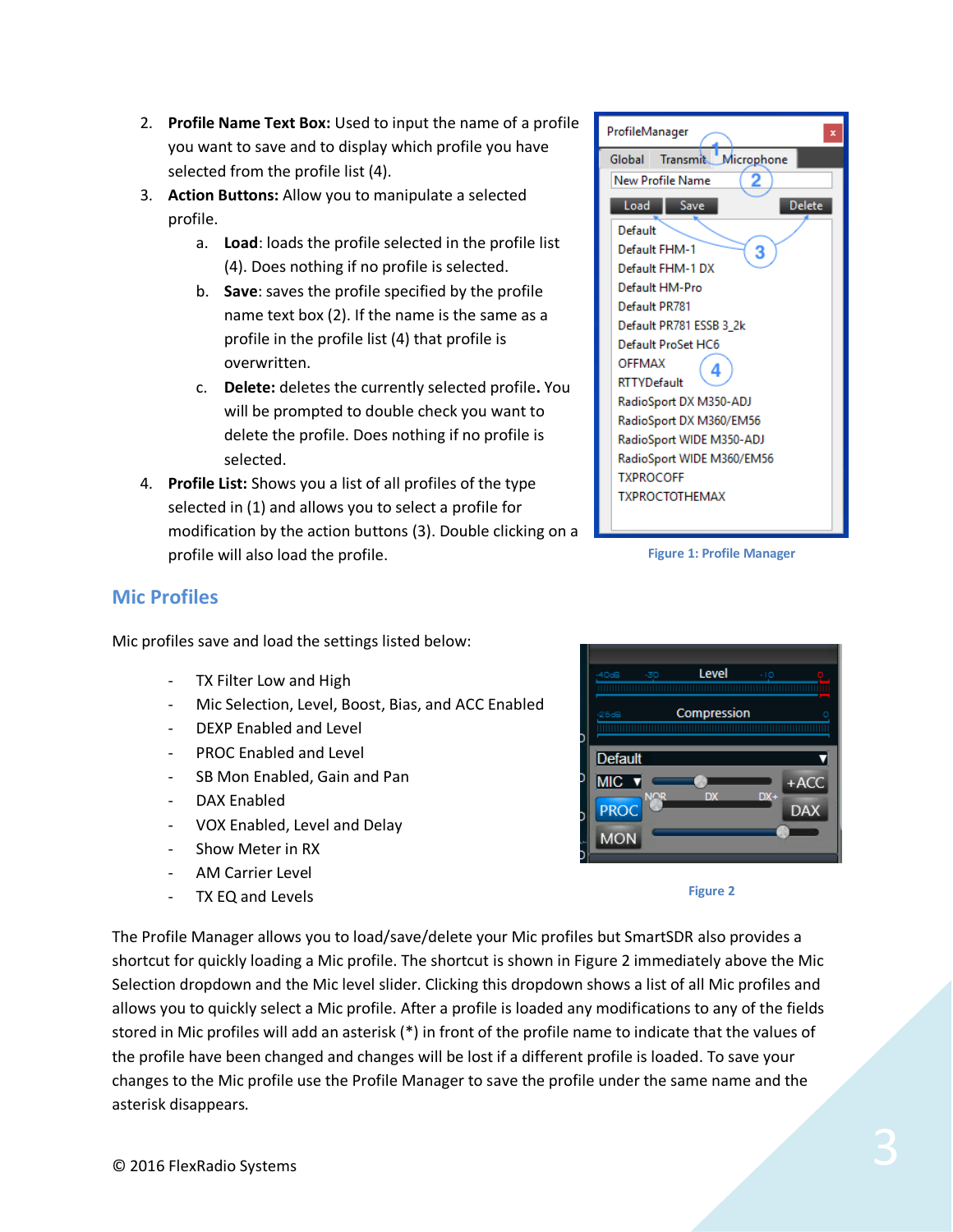Mic profiles are also **linked** to a specific group of modes. This means that when the transmit slice changes mode, the Mic profile **linked** to that mode will be loaded. Modes are grouped into the following groups:

- USB/LSB
- DIGU/DIGL
- AM/SAM
- FM/DFM/NFM
- RTTY
- Waveform modes (e.g. FreeDV, D-STAR, etc)

To **link** a Mic profile to a group of modes, set the transmit slice to the mode you wish to link, then load or save a Mic profile while the transmit slice is in that mode. From then on, whenever the transmit slice is set to that mode the **linked** Mic profile will be loaded. For example:

- 1. Slice A Mode is USB (**Make sure Slice A is the TX Slice**)
- 2. Load **Default FHM-1** Mic profile. (This Mic profile is now linked to the USB/LSB mode group)
- 3. Change Slice A to SAM (This loads the default **linked** profile **Default**)
- 4. Load **Default PR781** Mic profile. (This Mic profile is now linked to the AM/SAM mode group)
- 5. Change Slice A to LSB or USB. (This loads the **Default FHM-1** Mic profile)
- 6. Change Slice A to AM or SAM. (This loads the **Default PF781** Mic profile).

#### **Transmit Profiles**

Transmit profiles save and load the settings listed below. For convenience they are grouped into two categories: interlock and power.

**Power** (these settings are saved per-band):

- Hardware ALC Enabled
- Tune Level
- Power Level
- XVTR Tune Level
- XVTR Power Level

**Interlock** (these settings are **NOT** saved per-band):

- TX Delay
- PTT Timeout and Inhibit
- ACC TX Request Enable and Polarity
- RCA TX Request Enable and Polarity
- ACC TX Enable
- RCA TX1 Enable and Delay
- RCA TX2 Enable and Delay



**Figure 3**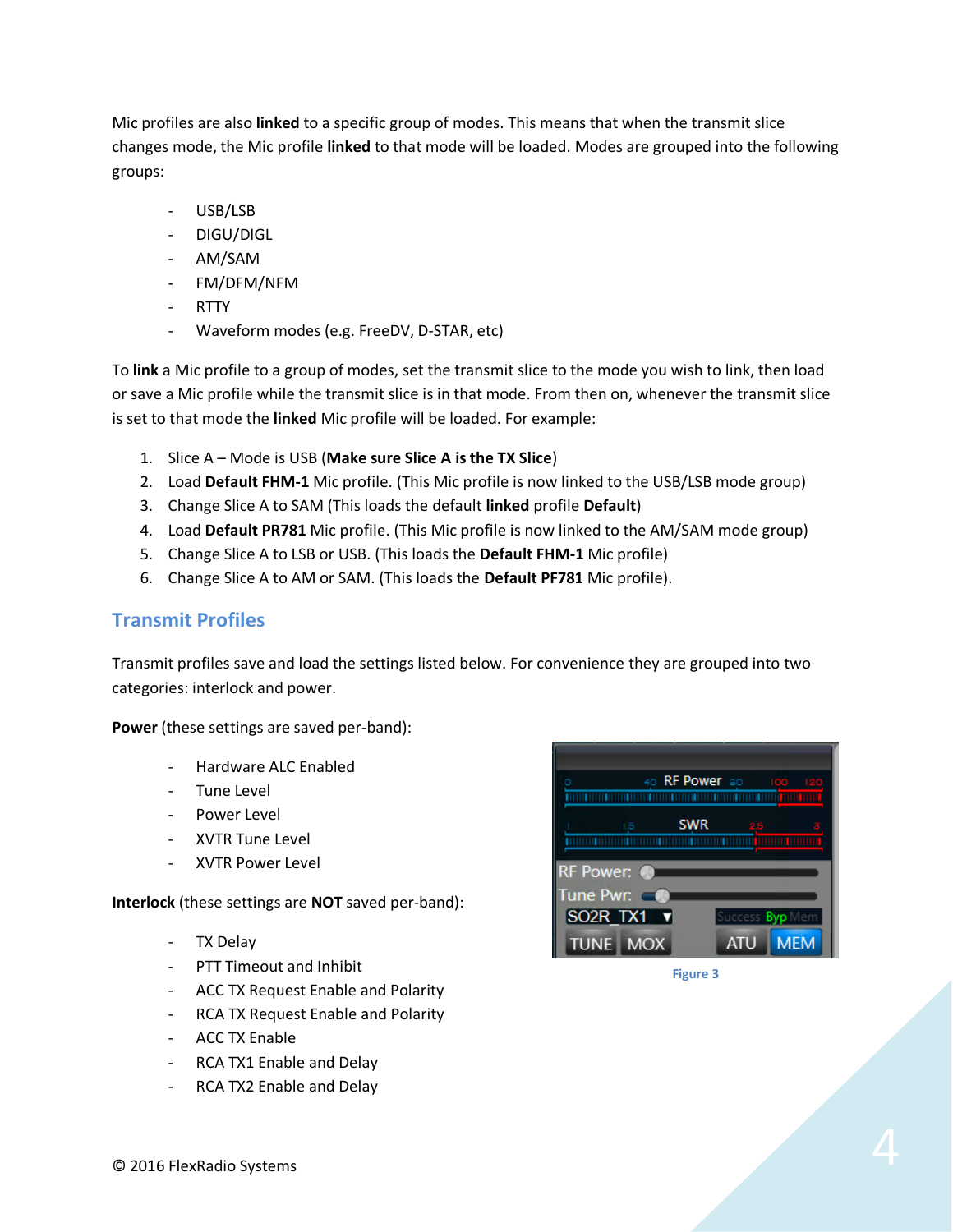#### - RCA TX3 Enable and Delay

NOTE: Power settings are saved for every band in a Transmit profile. To save the appropriate power settings set a slice as the TX Slice. Tune to every band you want to save a power setting for and change the setting. After this is done save the Transmit profile.

The Profile Manager allows you to load/save/delete your Transmit profiles but SmartSDR also provides a shortcut for quickly loading a Transmit profile. The shortcut is shown in Figure 3 immediately above the TUNE and MOX buttons. Clicking this dropdown shows a list of all Transmit profiles and allows you to quickly select a Transmit profile. After a profile is loaded any modifications to any of the fields stored in Transmit profiles will add an asterisk (\*) in front of the profile name to indicate that the values of the profile have been changed and changes will be lost if a different profile is loaded. To save your changes to the Transmit profile use the Profile Manager to save the profile under the same name and the asterisk disappears.

Transmit profiles are also **linked** to a TX Antenna. This means that when the transmit slice changes TX Antenna, the Transmit profile **linked** to that antenna will be loaded.

To **link** a Transmit profile to a TX Antenna, set the transmit slice to the TX Antenna you wish to link. Then load or save a Transmit profile. From then on, whenever the transmit slice TX ANT is changed to the antenna you selected, the **linked** Transmit profile will be loaded. For example:

- 1. Slice A is the transmit slice. TX ANT is **ANT1**
- 2. Slice B is **NOT** the transmit slice. TX ANT is **ANT2**
- 3. Load **SO2R\_TX1** Transmit profile. (This Transmit profile is now linked to ANT1)
- 4. Set Slice B as the transmit slice.
- 5. Load **SO2R\_TX2** Transmit profile. (This Transmit profile is now linked to ANT2)
- 6. Set Slice A as the transmit slice. (This loads the **SO2R\_TX1** Transmit profile)
- 7. Change Slice A TX ANT to **ANT2.** (This loads the **SO2R\_TX2** Transmit profile)

## **Global Profiles**

Global profiles save the state of all open slices and panadapters as well as the current Mic profile and the TX ANT to TX Profile linking. Changes to the current settings do **not** get automatically saved to Global profiles. Global profiles must be manually and explicitly saved or deleted. The following settings are saved in global profiles:

#### **Panadapter:**

- Frequency, bandwidth and dBm scaling (right side of panadapter)
- RFGain, RX Ant, Loop A and Loop B information
- Frames per second, averaging level and weighted average on/off
- DAX IQ Channel, WNB Enable and WNB Level
- Waterfall black level, color gain, line duration, auto black on/off and gradient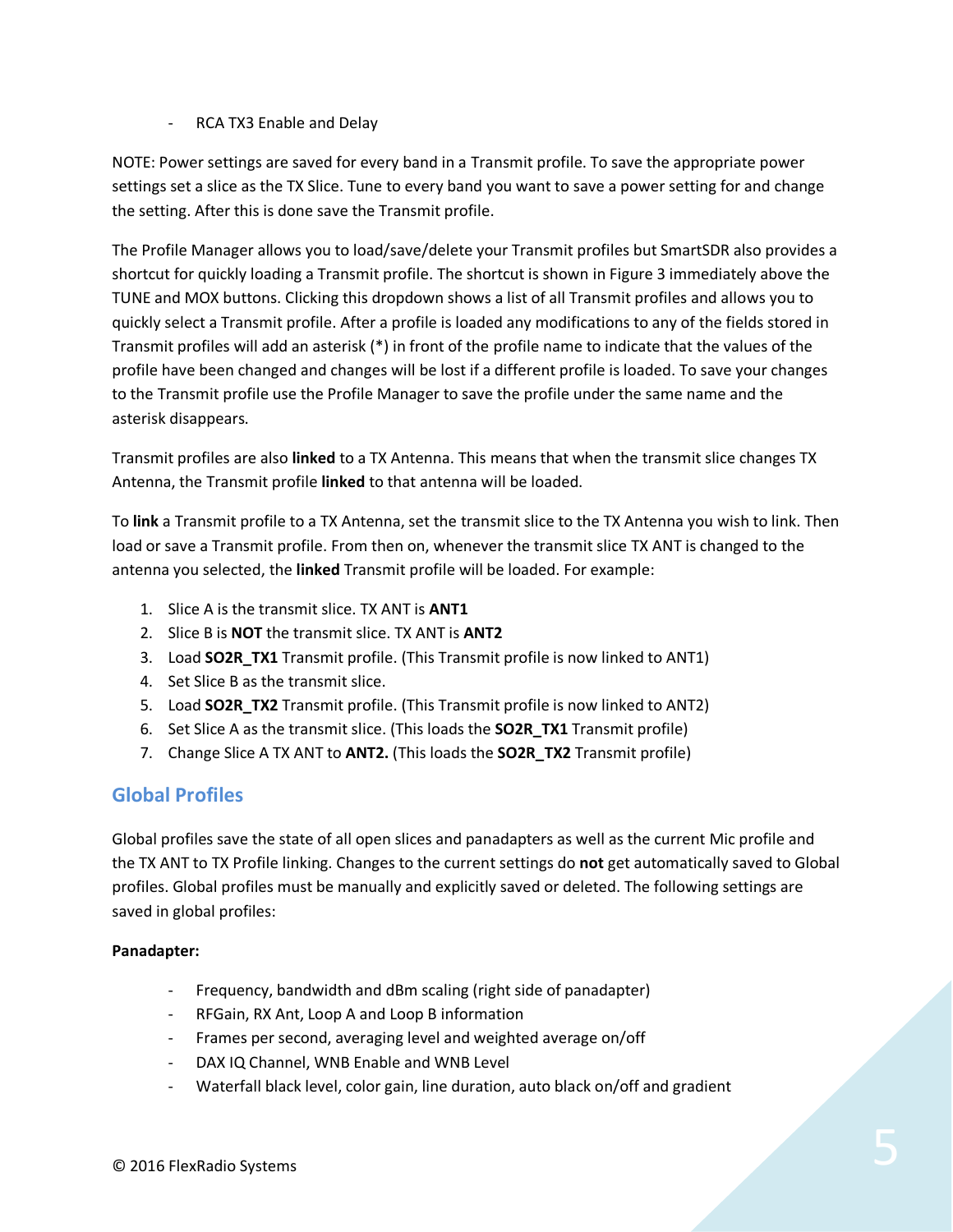#### **Slices:**

- Frequency and mode
- RX filter settings
- TX and RX Antenna
- DAX channel
- Audio gain and audio pan
- AGC mode and level
- NR, NB, ANF and APF on/off and levels
- Muted true/false
- Active slice true/false
- Locked true/false
- Squelch on/off and level
- FM tone mode and frequency as well as frequency offset
- Diversity on/off and diversity slice AGC and audio settings
- RTTY mark and shift
- DIGU and DIGL offsets

#### **Profiles:**

- Mic Profile
- ANT1 linked TX profile
- ANT2 linked TX profile
- XVTR linked TX profile

The Profile Manager allows you to load/save/delete your Global profiles but SmartSDR also provides a shortcut for quickly loading a Global profile. If you click the Profiles menu on the main menu bar of SmartSDR (the same one to access the Profile Manager) the dropdown will have a list of your Global profiles. Simply click the profile you want to load.

Saving, loading and deleting a Global profile has several implications that are important to be aware of.

**Saving:** To save a Global profile you must have all the panadapters and slices you want to save created and with the desired settings. You also have to be aware of the TX ANT to TX profile **linking** that currently exists as these will be saved as well. The currently selected Mic Profile will also be saved as long as it has not been modified (no  $*$  on the name). If the currently selected Mic Profile is modified then a **new** Mic profile will be created and saved using the name of the Global Profile. An example of saving a Global profile is presented below:

- 1. You have one panadapter and Slice A on 20M
- 2. Set the TX ANT on Slice A to ANT1 and load your **High Power** TX profile (ANT1 **linked** to **High Power** TX profile)
- 3. Set the TX ANT on Slice A to ANT2 and load your **Low Power** TX profile (ANT2 **linked** to **Low Power** TX profile)